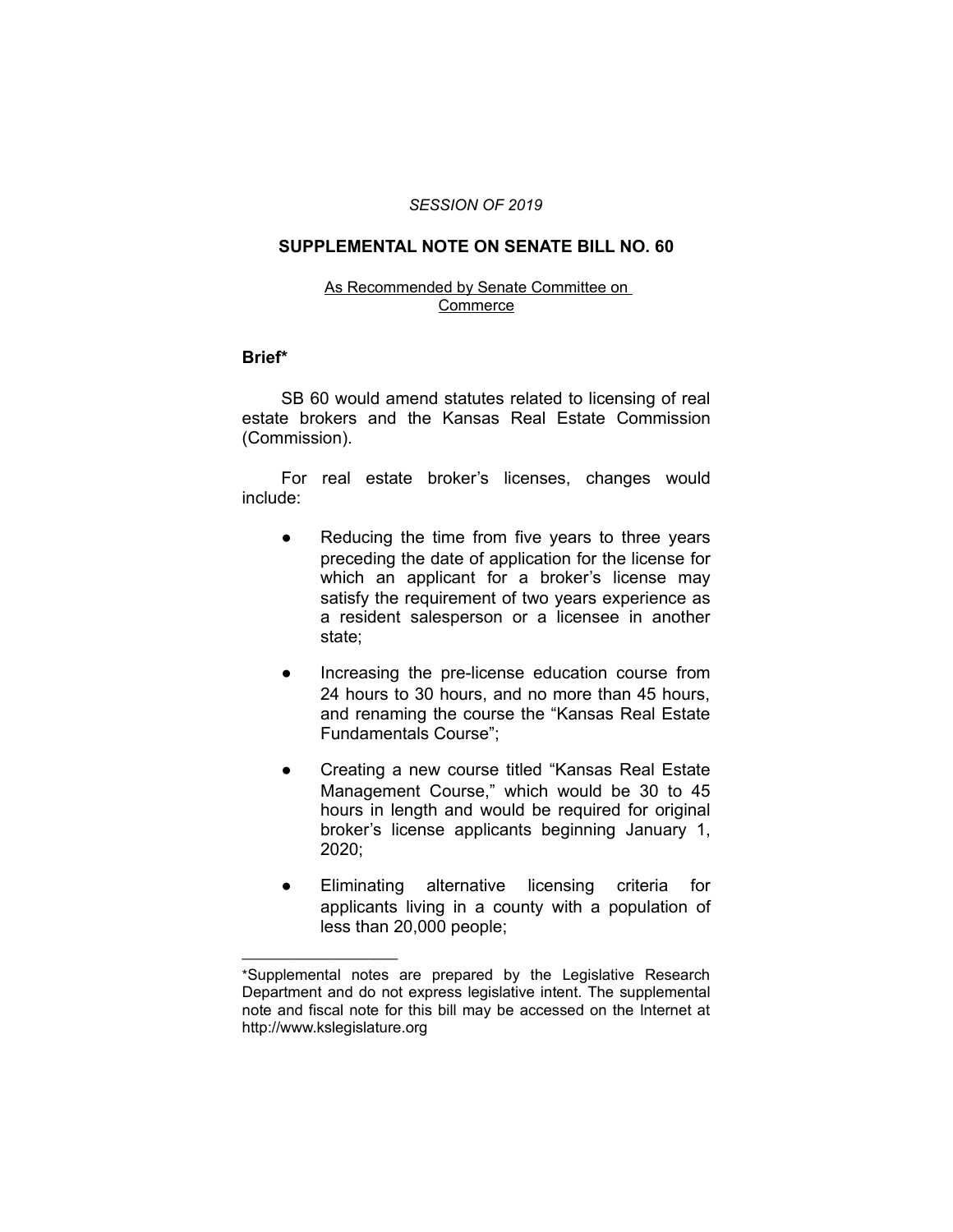- Eliminating the \$50 late fee for licenses renewed after the renewal date, but before the license expiration date;
- Increasing the late fee from \$50 to \$100 for a license renewed after the expiration date, but before the six-month grace period ends; and
- Eliminating outdated references to temporary licenses and certain fees that are no longer assessed by the Commission.

For the Commission, changes would include:

- Clarifying statutory requirements for deactivated real estate licenses that have not been suspended or revoked for which reinstatement is being sought;
- Removing a requirement that the Commission maintain all files, records, and property at its Topeka office;
- Updating and eliminating certain outdated terms;
- Consolidating provisions from various statutes and regulations; and
- Adding technical clarifying language related to fees, name changes, office locations, approved real estate courses of instruction, and Commission leadership elections.

# **Background**

The bill was introduced by the Senate Committee on Commerce at the request of the Commission. In the Senate Committee hearing, representatives of the Kansas Association of Realtors and the Commission testified in support of the bill. No neutral or opponent testimony was provided.